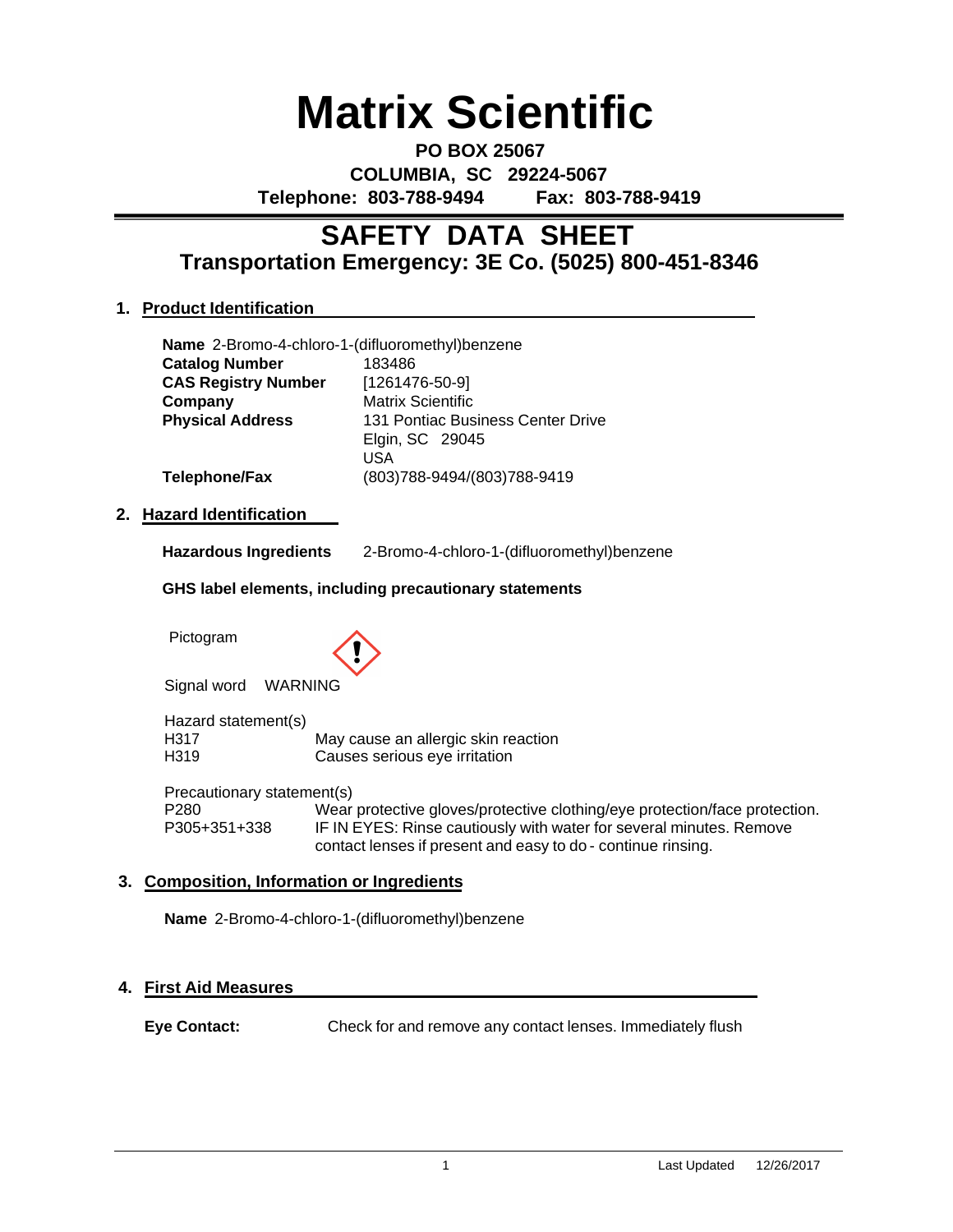|                      | eyes with clean, running water for at least 15 minutes while keeping eyes<br>open. Cool water may be used. Seek medical attention. |
|----------------------|------------------------------------------------------------------------------------------------------------------------------------|
| <b>Skin Contact:</b> | After contact with skin, wash with generous quantities of running water.                                                           |
|                      | Gently and thoroughly wash affected area with running water and non-                                                               |
|                      | abrasive soap. Cool water may be used. Cover the affected area with                                                                |
|                      | emollient. Seek medical attention. Wash any contaminated clothing prior to                                                         |
|                      | reusing.                                                                                                                           |
| Inhalation:          | Remove the victim from the source of exposure to fresh, uncontaminated                                                             |
|                      | air. If victim's breathing is difficult, administer oxygen. Seek medical                                                           |
|                      | attention.                                                                                                                         |
| Ingestion:           | Do NOT induce vomiting. Give water to victim to drink. Seek medical                                                                |
|                      | attention.                                                                                                                         |
|                      |                                                                                                                                    |

## **5. Fire-Fighting Measures**

| <b>Extinguishing media:</b><br><b>Special fire fighting</b> | Carbon dioxide, dry chemical powder, alcohol or polymer foam.                                             |
|-------------------------------------------------------------|-----------------------------------------------------------------------------------------------------------|
| procedures:                                                 | Wear self-contained breathing apparatus and protective clothing to prevent<br>contact with skin and eyes. |
| Unusual fire and<br>explosion hazards/<br>decomposition of  |                                                                                                           |
| product:                                                    | Emits toxic fumes under fire conditions.                                                                  |

## **6. Accidental Release Measures**

Steps to be taken if material is spilled or otherwise released into the environment - Wear Appropriate respirator, impervious boots and heavy rubber (or otherwise impervious) gloves. Scoop up solid material or absorb liquid material and place into appropriate container. Ventilate area and wash affected spill area after pickup is complete. Wash skin immediately with plenty of water. Place solid or absorbed material into containers and close for disposal.

## **7. Handling and Storage**

Avoid prolonged exposure. Use caution when handling. Exposure to any chemical should be limited. Do not breath dust or vapor. Have safety shower and eye wash available. Do not get in eyes, on skin or on clothing. Keep container tightly closed. Store in a cool, dry, well-ventilated place. Ensure adequate ventilation during use. Use only in a chemical fume hood. To the best of our knowledge, the health hazards of this product have not been fully investigated. This product is provided solely for the purpose of research and development.

## **8. Exposure Controls and Personal Protection**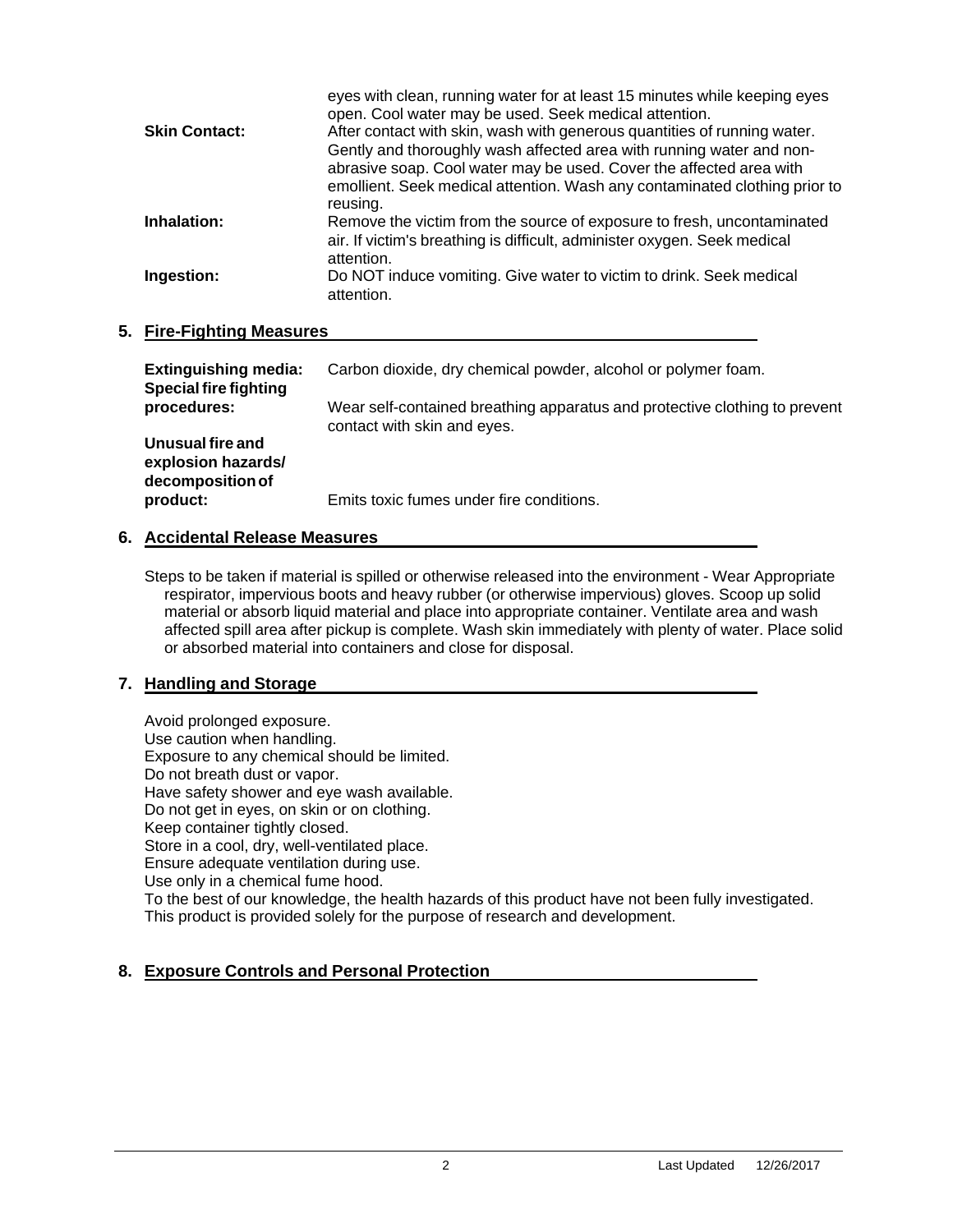Wear Protective safety goggles. Wear chemical-resistant gloves. Wear protective clothing and chemical resistant boots. Ensure ventilation during use. After contact with skin, wash immediately.

## **9. Physical and Chemical Properties**

**Molecular Formula:** C7H4BrClF2 **Molecular Weight:** 241.47

## **10. Stability and Reactivity**

| Incompatibilities:                   |                   | Strong oxidizing agents |
|--------------------------------------|-------------------|-------------------------|
|                                      |                   | Strong acids and bases  |
| <b>Hazard Decomposition Products</b> |                   |                         |
| Carbon                               | carbon monoxide   |                         |
|                                      | carbon dioxide    |                         |
| <b>Bromine</b>                       | hydrogen bromide  |                         |
| <b>Chlorine</b>                      | hydrogen chloride |                         |
| <b>Fluorine</b>                      | hydrogen fluoride |                         |
|                                      |                   |                         |

## **11. Toxicological Information**

#### **Acute effects:**

Irritant May be harmful by ingestion and inhalation. Material is irritating to mucous membranes and upper respiratory tract. To the best of our knowledge, the toxicological properties of this product have not been fully investigated or determined.

## **12. Ecological Information**

| <b>Mobility:</b>             | Data not known    |
|------------------------------|-------------------|
| <b>Persistence and</b>       |                   |
| degradability:               | No data available |
| <b>Cumulative potential:</b> | No data available |
| Other adverse effects:       | No data available |

## **13. Disposal Considerations**

Absent other actions demanded by federal or local regulations - Dissolve or mix the material with a combustible solvent and burn in a requlated, chemical incinerator equipped with after burner and scrubber.

Observe all federal, state and local laws.

## **14. Transport Information**